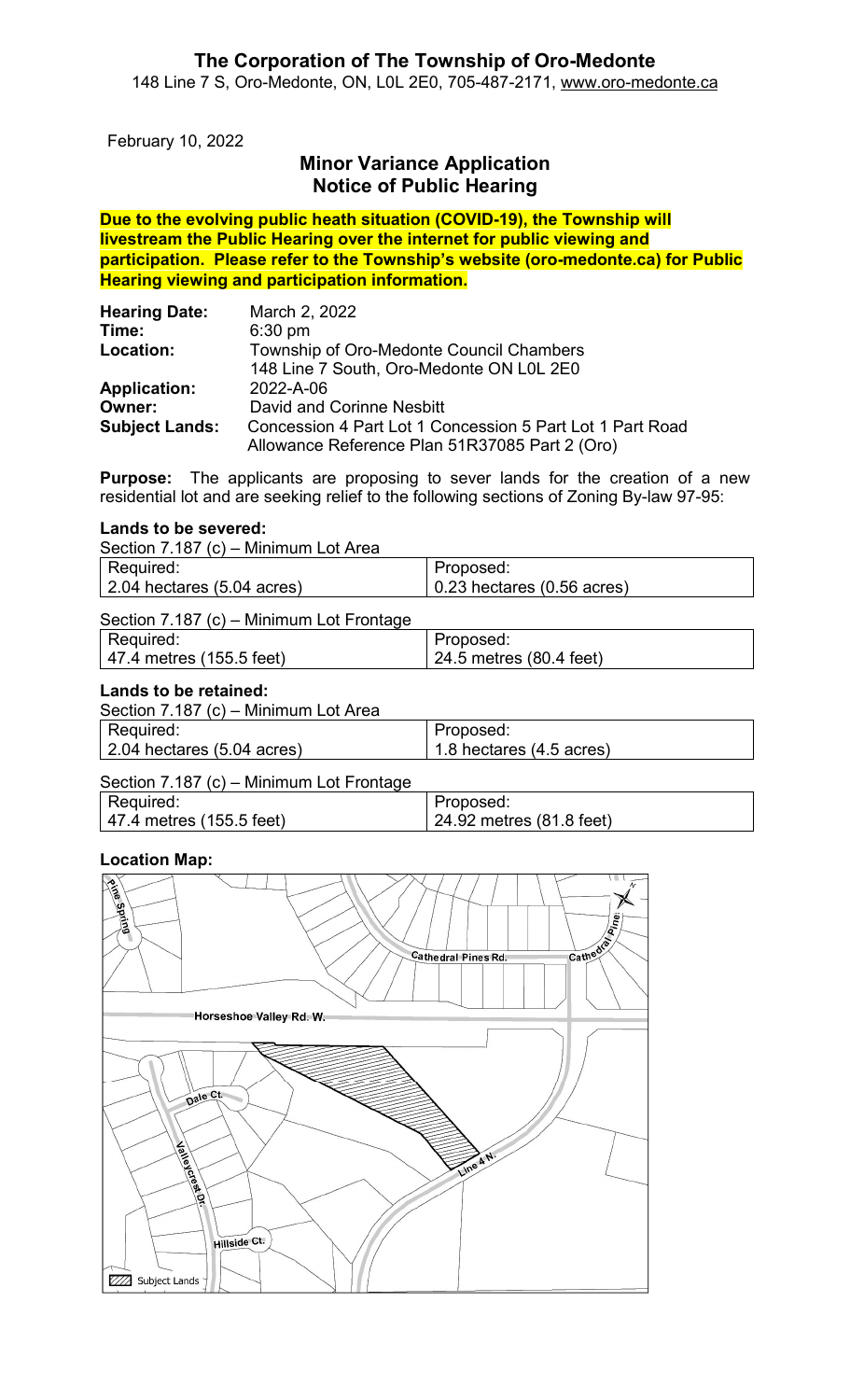## Have Your Say:

Input on the application is welcome and encouraged. For specific details regarding public participation during the meeting please check the Township website at https://www.oromedonte.ca/municipal-services/planning-information.

Written submissions can be made by:

- 1. Emailed to planning@oro-medonte.ca prior to or during the Public Hearing;
- 2. Dropped in the drop box at the Township Administration Office on Line 7 South;
- 3. Faxed to (705) 487-0133; or,
- 4. Mailed through Canada Post.

If a person or public body does not make oral submissions at the public hearing or make written submissions prior to the decision on this application, and subsequently submits an appeal of the decision, the Ontario Land Tribunal (OLT) may dismiss the appeal. If you wish to be notified of the decision of the Township of Oro-Medonte in respect to the application, you must make a written request.

Individuals who submit letters and other information to Council and its advisory bodies should be aware that all information, including contact information, contained within their communications may become part of the public record and may be made available through the agenda process, which includes publication on the Township's website.

Written submissions/requests should be directed to:

Township of Oro-Medonte 148 Line 7 South Oro-Medonte, Ontario L0L 2E0 Attn: Secretary Treasurer, Development Services planning@oro-medonte.ca

### More Information:

For further information, please contact the Secretary-Treasurer during regular office hours Monday to Friday 8:30 a.m. to 4:30 p.m. A copy of the Staff Report will be available to the public on February 25, 2022 on the Township's Web Site: www.oro-medonte.ca or from the Development Services Department.

Andy Karaiskakis Secretary-Treasurer